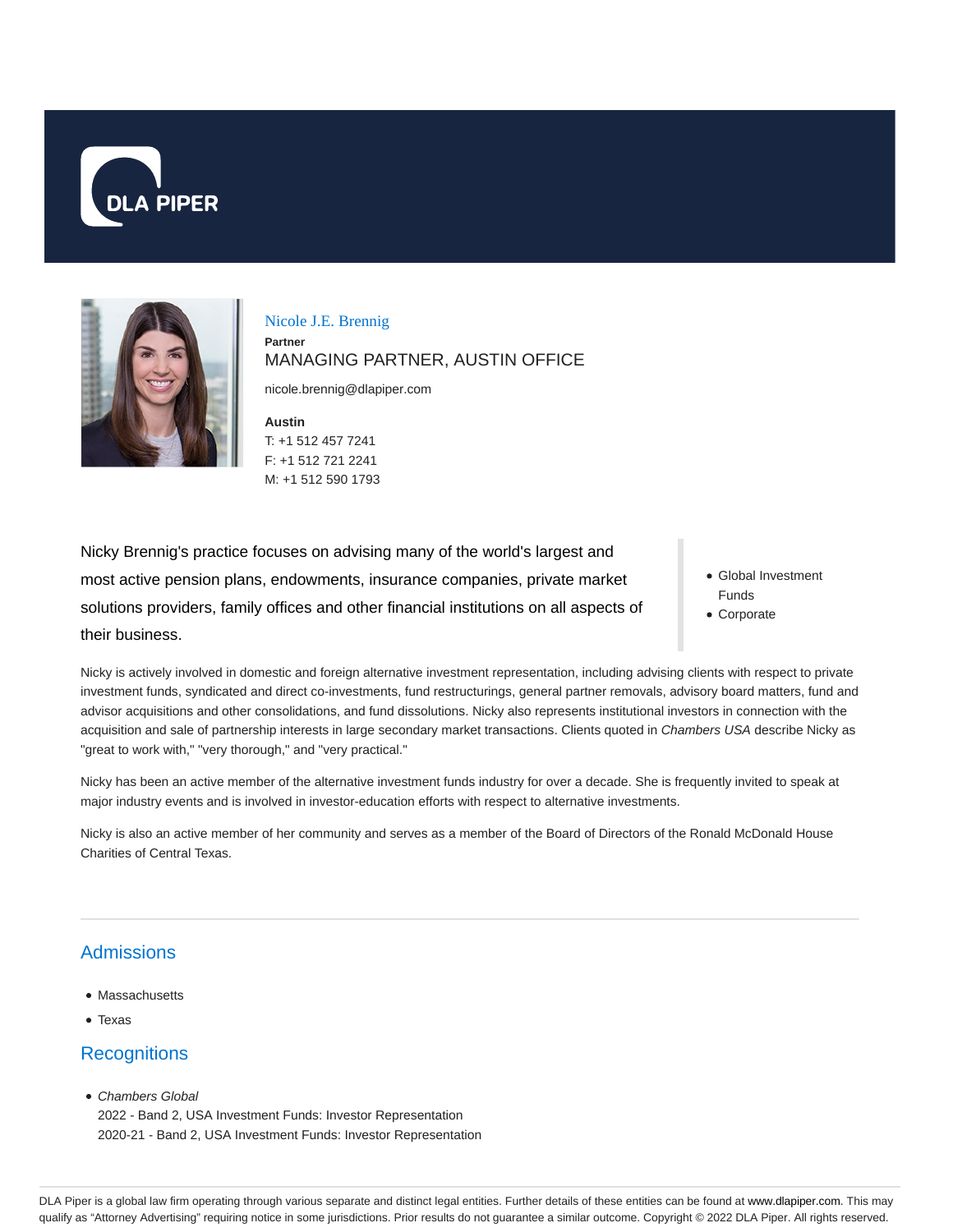- Chambers USA 2019-21 - Band 2, USA Investment Funds: Investor Representation
- The Legal 500 United States 2021 - Recommended, Private Equity Funds (including Venture Capital) 2019-20 - Recommended, Private Equity Funds (including Venture Capital)

# **Education**

- J.D., Southern Methodist University cum laude
- B.A., Concordia University with distinction

## **Memberships**

- National Association of Public Pension Attorneys
- Pension Real Estate Association
- State Bar of Texas

# Civic and Charitable

Board of Directors, Ronald McDonald House Charities of Central Texas

#### INSIGHTS

# **Publications**

**Chambers Investment Funds 2022 USA Practice Guide**

10 February 2022 We are delighted to contribute to the Chambers Investment Funds 2022 USA Practice Guide.

Contributing Editor, Chambers & Partners Investment Funds Law & Practice Guide (2021 and 2022)

## **Events**

Panelist, "Endowment & Foundation Forum," The 18th Annual Endowment and Foundation Forum, 2016

## **NEWS**

**DLA Piper announces new office managing partners**

3 March 2021 DLA Piper is pleased to announce changes to its office leadership in Austin, Houston, Minneapolis, Phoenix and Seattle.

## MEDIA MENTIONS:

DLA Piper is a global law firm operating through various separate and distinct legal entities. Further details of these entities can be found at www.dlapiper.com. This may qualify as "Attorney Advertising" requiring notice in some jurisdictions. Prior results do not guarantee a similar outcome. Copyright © 2022 DLA Piper. All rights reserved.